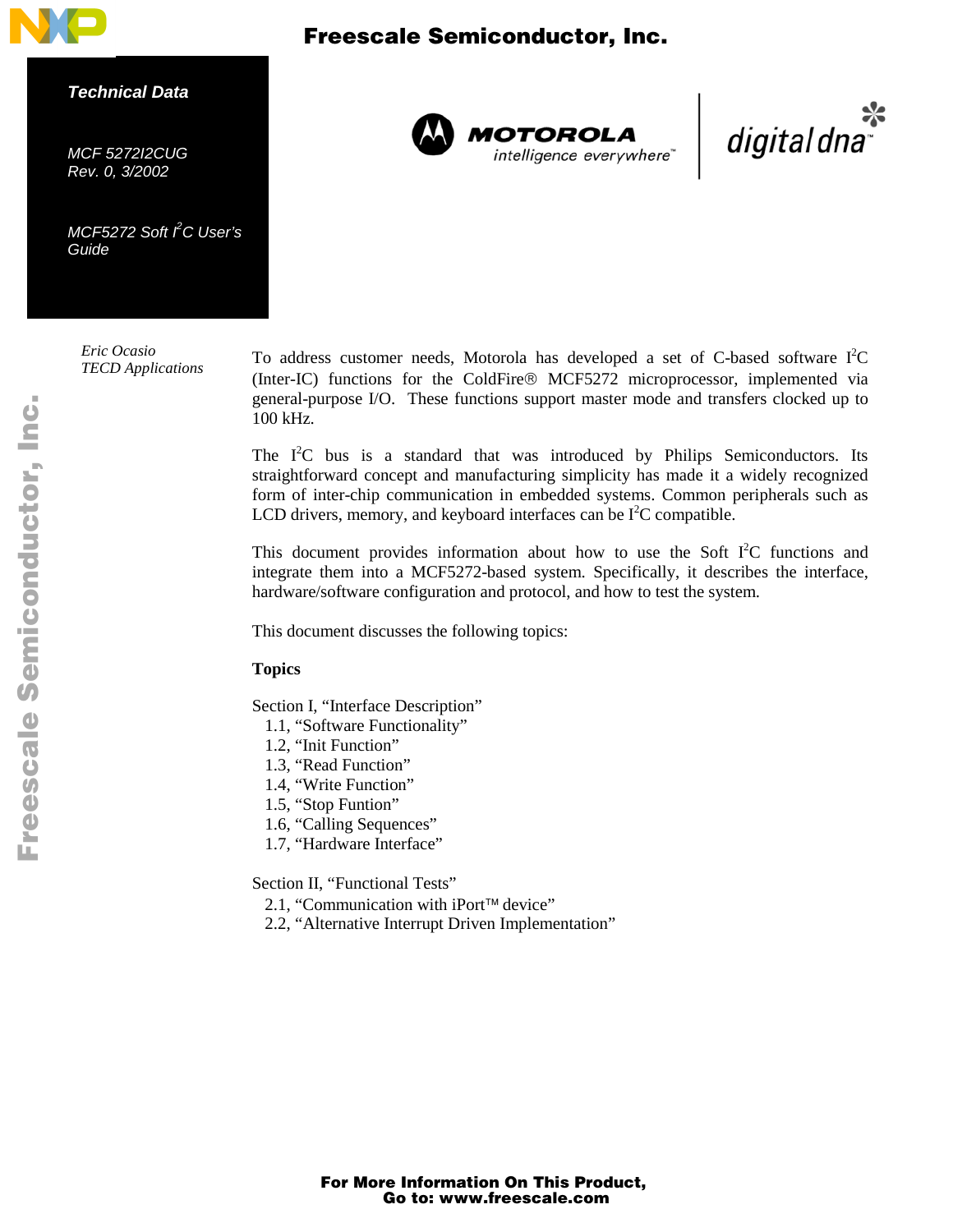

Table 1 shows acronyms, along with their meanings, used in this document.

#### **Table 1. Acronyms and Abbreviated Terms**

| Acronym    | <b>Meaning</b>               |  |  |
|------------|------------------------------|--|--|
| GPIO       | General Purpose Input/Output |  |  |
| <b>SDA</b> | $I2C$ Data Line              |  |  |
|            | $I2C$ Clock Line             |  |  |

Table 2 is a list of the documents and tools referenced in this document.

#### **Table 2. References**

| Title                                                         | <b>Order Number</b>                    |
|---------------------------------------------------------------|----------------------------------------|
| MCF5272 User's Manual                                         | MCF5272UM/D                            |
| $\beta$ C-Bus Specification v2.1, January 2000                | http://www.semiconductors.philips.com  |
| iPort/AI <sup>TM</sup> (MIIC-201V) RS-232 to $\hat{f}$ C Host | Manufactured by Micro Computer Control |
| Adapter with ASCII Interface                                  | http://www.mcc-us.com                  |

## **Section I: Interface Description**

This section outlines the details of the MCF5272 Soft  $I<sup>2</sup>C$  functions, including the functionality of standard  $I^2C$  read and write features and formats. Each will be analyzed at the parameter level, including a description of the inputs and other parameters. Section I concludes with information about the hardware interface.

## **1.1 Software Functionality**

This section highlights the read and write features and delivery format of the Soft  $I<sup>2</sup>C$  functions. Metrowerks CodeWarrior<sup>TM</sup> IDE v3.2 was used to develop all software described in this and subsequent sections of this manual.

## **1.1.1 Standard Implemented**

The Soft I<sup>2</sup>C functions, as supplied by Motorola, implement the standard I<sup>2</sup>C (version 2.1) read and write procedures. The following is a list of read and write features:

- User-definable slave address
- User-definable read/write buffer
- User-definable byte count
- Programmable transmission frequency
- Status byte modeled after current Motorola processors with on-chip  $I^2C$  modules

MOTOROLA **MCF5272 Soft I<sup>2</sup>C User's Guide** 2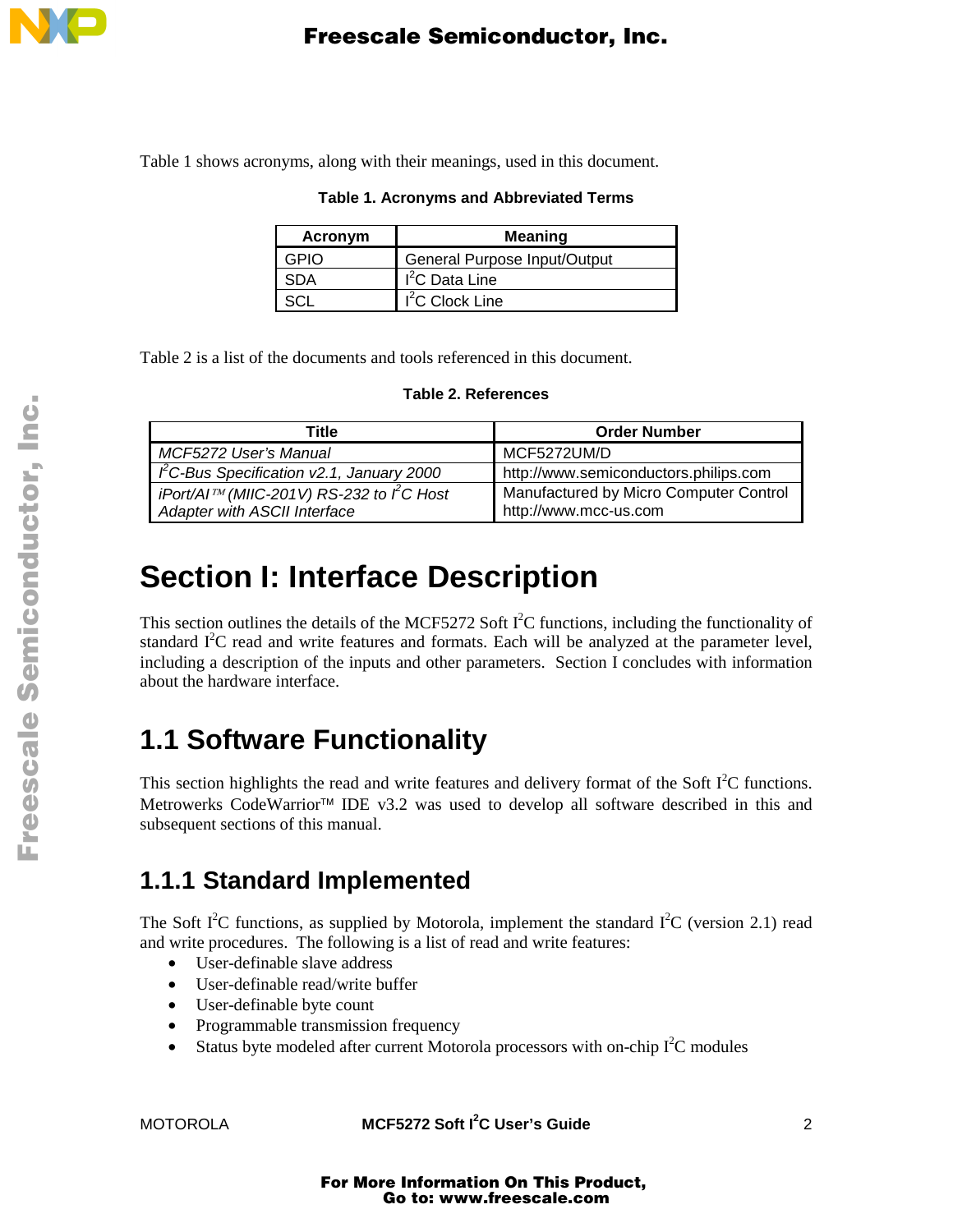

## **1.1.2 Delivery Format**

The source code is provided via the ColdFire® MCF5272 product page located at http://motorola.com/coldfire.

# **1.2 I<sup>2</sup> C Init Function (i2c\_init)**

The Soft  $I^2C$  implementation uses PA9 and PA10, two Port A GPIO pins. These pins were selected because they can be accessed easily through the expansion connector on the M5272C3 evaluation board. The user has the flexibility to use any of the GPIO pins for establishing  $I^2C$ communications. Section 1.6.2 discusses the procedure for changing which GPIO pins are used for  $I^2C$  communication.

To initialize the GPIO pins for an  $I^2C$  transmission, the user should call the i2c init function. This function initializes the GPIO in the PACNT register to select PA9 and PA10, and sets the appropriate values in the PADAT and PADDR registers.

Function code:

```
#define PACNT init MCF5272 GPIO PACNT &= 0xFFC3FFFF
#define PADDR_init MCF5272_GPIO_PADDR &= 0xF9FF 
#define PADAT_init MCF5272_GPIO_PADAT &= 0xF9FF
void i2c_init(void) 
{ 
     PACNT_init; 
     PADDR_init;
     PADAT init;
     SCL high;
     SDA_high; 
}
```
## **1.3 I<sup>2</sup> C Read Function (i2c\_read)**

This function performs a standard  $I^2C$  read operation. After sending the slave address, the MCF5272 goes into receive mode and waits for a data transfer from the slave device. Once a byte has been received, it is stored in a read buffer previously defined in the main function. The function generates its own start signal, as does the  $i2c$  write function. This is case in order to allow for repeated starts. In order to completely terminate a transfer, the i2c\_stop function must be called after the read.

Function prototype:

status = i2c read(uint8 slave address, uint8 \*buffer, int byte count, int freq);

Fr  $\boldsymbol{\Phi}$  $\bf \Phi$  $\boldsymbol{\eta}$  $\mathbf 0$ ale  $\boldsymbol{g}$  $\bf \Phi$ mic o n d u  $\mathbf 0$ t o

r, I

n

.<br>ق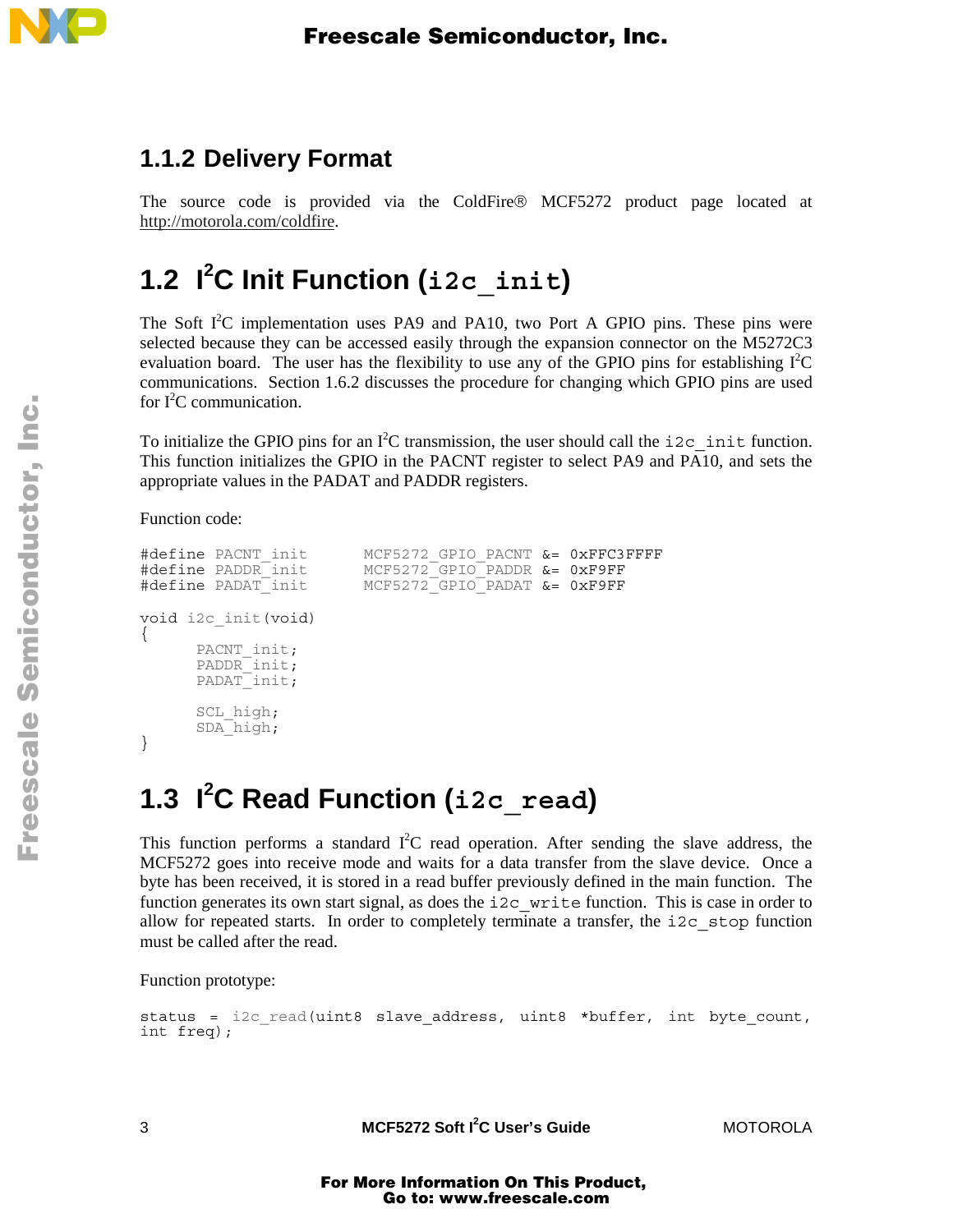

## **1.3.1 Arguments**

This section identifies the arguments for the  $i2c$  read function. It includes summaries of the input arguments and the read-status byte.

### **1.3.1.1 Input Arguments**

The following is a list of the 4 inputs to this function:

- **slave\_address**: Indicates from which device the MCF5272 microprocessor reads data
- **\*buffer**: Points to the location of the read buffer, where bytes will be stored
- byte\_count: Tells the Soft I<sup>2</sup>C function how many bytes will be read from the slave device
- **freq**: Sets the transmission frequency

### **1.3.1.1.1 slave\_address**

The slave address is a byte input that determines with which device the Soft  $I<sup>2</sup>C$  communicates. There is no need to set or clear the LSB in order to set R/W since this is handled within software.

### **1.3.1.1.2 \*buffer**

The buffer argument points to the memory location of the read buffer. Before calling any of the I<sup>2</sup>C functions, the user must define a read buffer. The size of the buffer is dependent on the specific application implemented by the and, therefore, has no maximum size requirement.

### **1.3.1.1.3 byte\_count**

This parameter tells the i2c read function how many bytes to read from the slave device. Again, there is no maximum value, but there must be at least one byte read when calling the function. If byte\_count is set to 0, the MCF5272 will not properly terminate communication with the slave device since it will not be able to hold the acknowledge bit high after a byte transfer. If this parameter is larger than the size of the read buffer, data will be lost.

### **1.3.1.1.4 freq**

Fr  $\boldsymbol{\Phi}$  $\bf \Phi$  $\boldsymbol{\eta}$  $\mathbf 0$ 

ale

 $\boldsymbol{g}$  $\bf \Phi$ 

mic

o n d u  $\mathbf 0$ t o

r, I

n

.<br>ق

This argument determines the transmission frequency for the read process. Note that this value is passed as an integer value, and is to be entered in increments of 1. For example, when running from SDRAM with cache disabled on the M5272C3 evaluation board, the value entered is close to its corresponding frequency in kHz (75 is about 75 kHz). Since this calculation is based on a mathematical equation, the frequency will have some margin of error.

MOTOROLA **MCF5272 Soft I<sup>2</sup>C User's Guide** 4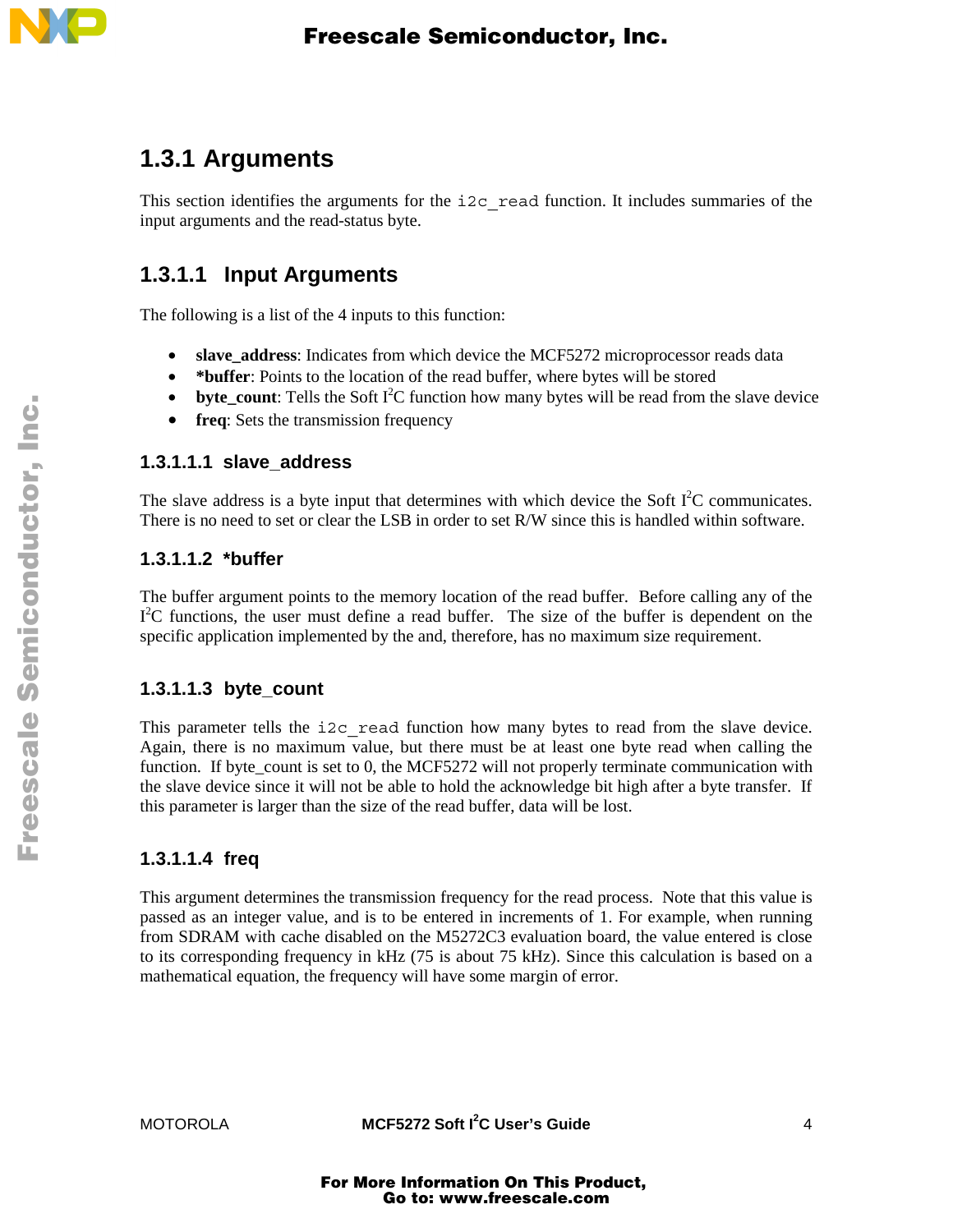

### **1.3.1.1.5 Read Status Byte**

The read function returns a status byte after execution to indicate the status of the transmission. This status byte's structure is similar to the  $I^2C$  Status Register (ISR) in other Motorola ColdFire® processors such as the MCF5307 and MCF5206e. The status bits included are IBB (I<sup>2</sup>C bus busy bit), ICF (data transferring bit), and RXAK (receive/acknowledge bit). The status byte configuration is outlined in Figure 1.

|       |           | o | ັ          |  |  |  |  |             |
|-------|-----------|---|------------|--|--|--|--|-------------|
| Field | ICF       |   | <b>IBB</b> |  |  |  |  | <b>RXAK</b> |
| Reset | 1000_0001 |   |            |  |  |  |  |             |
| R/W   | Read only |   |            |  |  |  |  |             |
|       |           |   |            |  |  |  |  |             |

**Figure 1. Status Byte setup** 

If a read operation is performed successfully, i2c\_read will return 0xA1 since the bus will remain active until it is released by the i2c\_stop function.

| <b>Bit Name</b> | <b>Description</b>                                                                                                                                                                                                                                                                                                                                                         |
|-----------------|----------------------------------------------------------------------------------------------------------------------------------------------------------------------------------------------------------------------------------------------------------------------------------------------------------------------------------------------------------------------------|
| <b>ICF</b>      | While one byte of data is being transferred, the Data Transferring Bit is<br>cleared. It is set by the falling edge of the 9 <sup>th</sup> clock of a byte transfer.<br>1 Transfer complete<br>0 Transfer in progress                                                                                                                                                      |
| <b>IBB</b>      | The Bus Busy Bit indicates the status of the bus. When a START signal is<br>detected, the IBB is set. If a STOP signal is detected, it is cleared.<br>1 Bus is busy<br>0 Bus is idle                                                                                                                                                                                       |
| <b>RXAK</b>     | The RXAK shows the value of SDA during the acknowledge bit of a bus<br>cycle. If it is low, it indicates an acknowledge signal has been received after<br>the completion of 8 bits data transmission on the bus. If RXAK is high, it<br>means no acknowledge signal has been detected at the 9 <sup>th</sup> clock.<br>1 No acknowledge received<br>0 Acknowledge received |

### **Table 3. Status Byte Bit Descriptions**

#### **1.4 I<sup>2</sup> C Write Function (i2c\_write)**

This function performs a standard  $I<sup>2</sup>C$  write procedure. After generating a start signal and sending the slave address, it begins sending data clocked at the user-defined transmission

5 **MCF5272 Soft I2 C User's Guide** MOTOROLA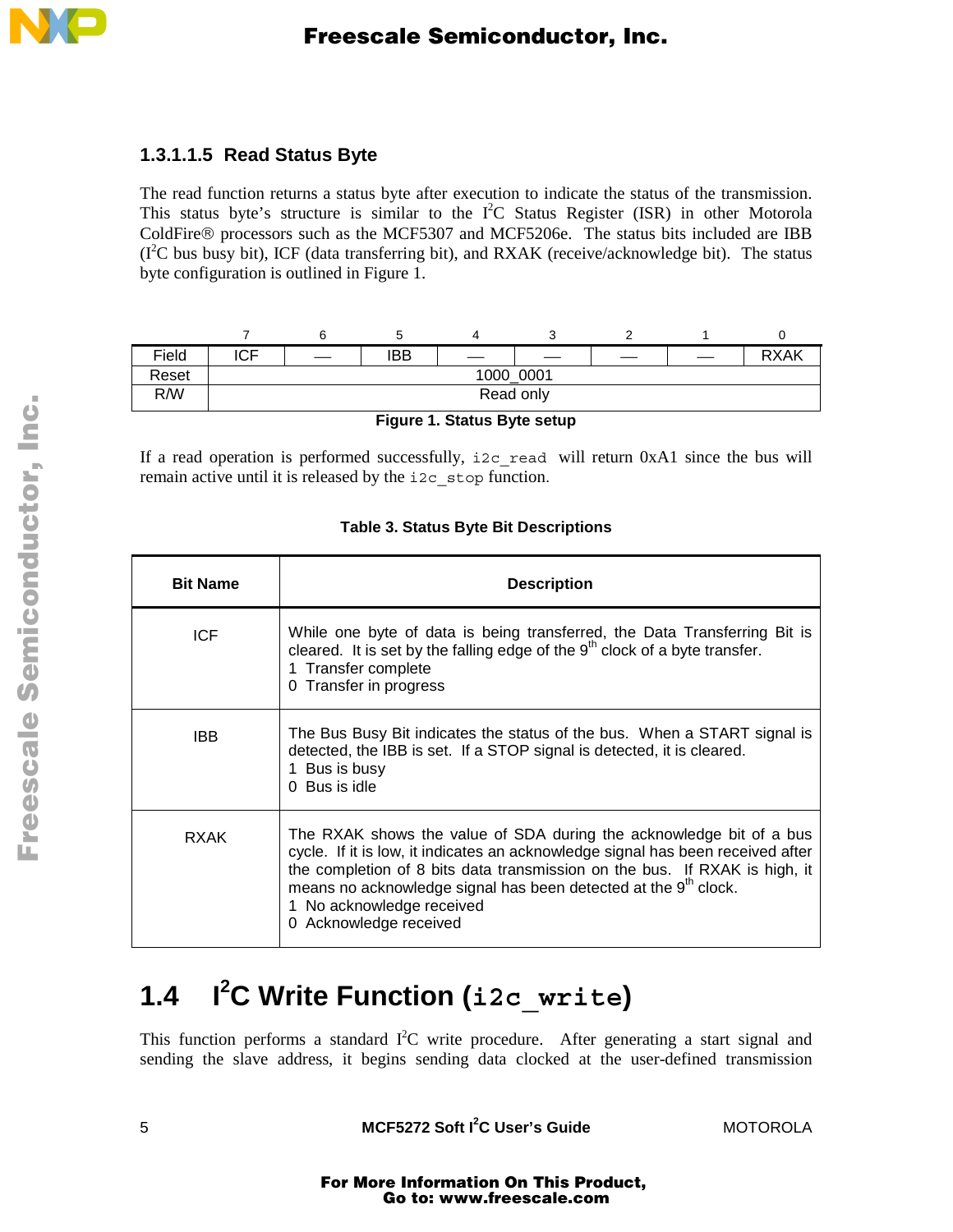

frequency. As with the i2c\_read function, the i2c\_stop function should be called to completely terminate the transmission.

#### Function prototype:

```
status = i2c write(uint8 slave address, uint8 *buffer, int byte count,
int freq);
```
### **1.4.1 Arguments**

This section identifies the parameters for the i2c write function. It inclues summaries of the input parameters and the write status byte.

### **1.4.1.1 Input Arguments**

The 4 inputs to this function are:

- **slave\_address**: Indicates to which device the MCF5272 microprocessor will be writing
- **\*buffer**: Pointer to the location of the write buffer, from where bytes will be read
- **byte\_count**: Tells the Soft  $I^2C$  how many bytes will be written to the slave device
- **freq:** Sets the transmission frequency

### **1.4.1.1.1 slave\_address**

The slave address is a byte input that determines with which device the Soft  $I<sup>2</sup>C$  communicates. There is no need to set or clear the LSB in order to set R/W since this is handled within software.

### **1.4.1.1.2 \*buffer**

This argument points to the memory location of the write buffer. Before calling any of the  $I<sup>2</sup>C$ functions, the user must define a write buffer. The size of the buffer is dependent on the specific application that the user is implementing and, therefore, has no maximum size requirement.

### **1.4.1.1.3 byte\_count**

This parameter tells the i2c write function how many bytes it will send to the slave device. Again, there is no maximum value, but this parameter cannot be larger than the size of the write buffer. In the case where it is, random data will be transferred after the write buffer has been completely cycled through.

### **1.4.1.1.4 freq**

This argument determines the transmission frequency for the read process. Note that this value is passed as an integer value, and is to be entered in increments of 1. Unfortunately, since this calculation is based on a mathematical equation, the frequency will have some margin of error.

MOTOROLA **MCF5272 Soft I<sup>2</sup>C User's Guide** 6

## For More Information On This Product, Go to: www.freescale.com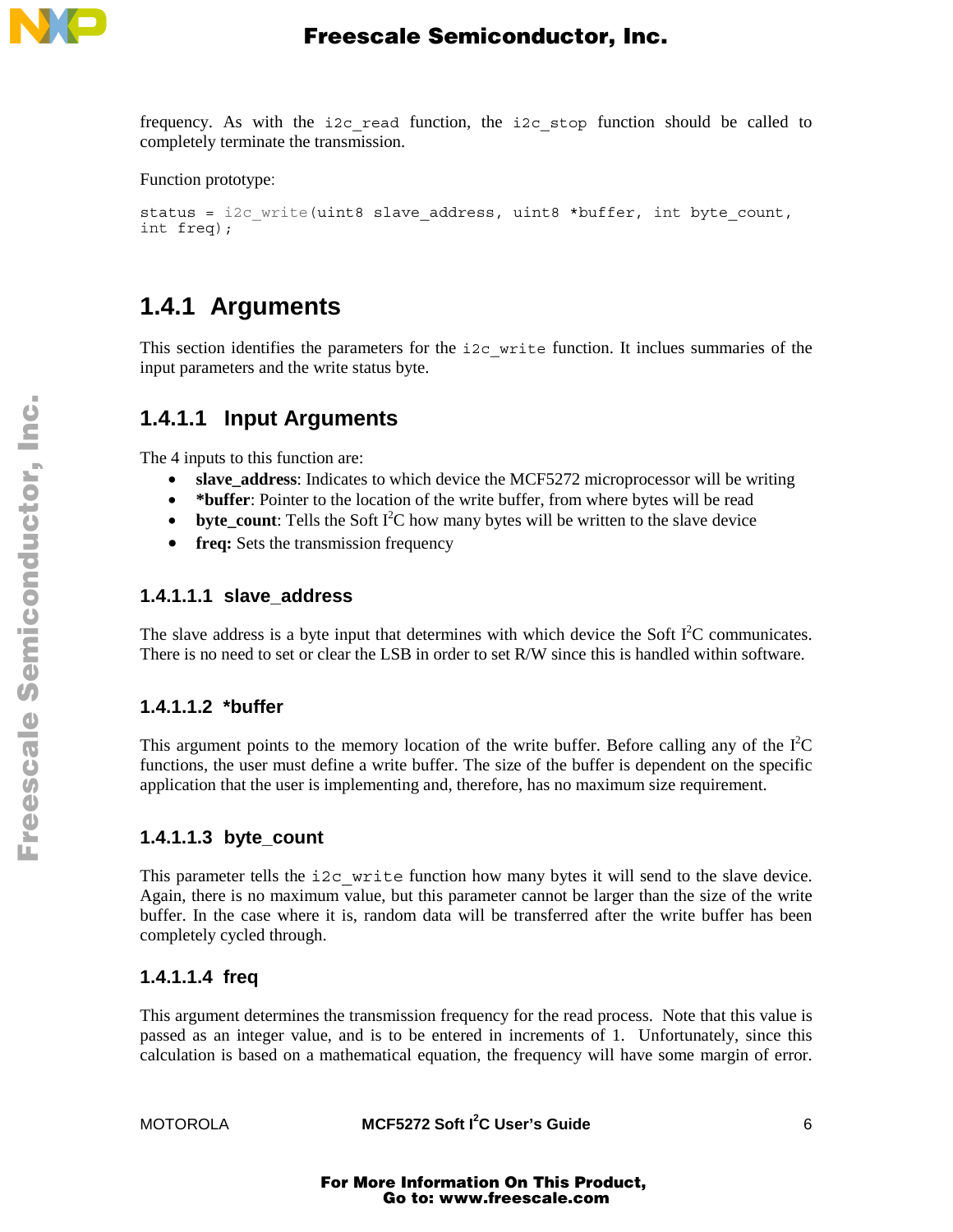

However, for example, when running from SDRAM with cache disabled on the M5272C3 reference board, the entered value is close to its corresponding frequency in kHz (that is, 75 is about 75 kHz).

### **1.4.1.1.5 Write Status Byte**

The  $izc$  write function also returns a status byte after execution to indicate the status of the transmission. Please see Table 3 in Section 1.3.1.1.5 for a complete description of the individual bits.

As shown in Figure 1, the reset value of the status byte is 0x81. If a transmission is successful, the function will return 0xA0. It will NOT return 0xA1 because the RXAK bit will not be set. This is because the slave device always pulls SDA low on the last clock cycle. After the i2c\_stop function is called, the status byte will be returned to its reset value of 0x81.

# **1.5 I<sup>2</sup> C Stop Function (i2c\_stop)**

This generates an  $I^2C$  stop signal. There are no inputs to this function, however it does return a status byte. As mentioned in both the Read and Write sections, this function MUST be called after the last read/write is performed in order to properly terminate the transmission.

Function prototype:

status i2c stop(void);

## **1.5.1 Stop Status Byte**

The stop status byte is identical to the status byte in the read and write functions. After  $i2c$  stop has been executed, it sets the status byte to 0x81. For a complete description of the individual status byte bits, see Table 3 in Section 1.3.1.1.5.

## **1.6 Calling Sequences**

The following section describes how the functions should be called. There are only two steps to the process: GPIO initialization and reads/writes.

### **1.6.1 Read/Write Calls**

After GPIO initialization, the  $I<sup>2</sup>C$  communication process is very straightforward. Calling either the i2c read or i2c write functions starts the communication process since the start signal is built into the functions. Also, consecutive reads and writes can be performed without calling for a stop. When the transmission is finished, a call to  $i2c$  stop terminates communication. This process can be repeated as many times as is necessary.

.<br>ق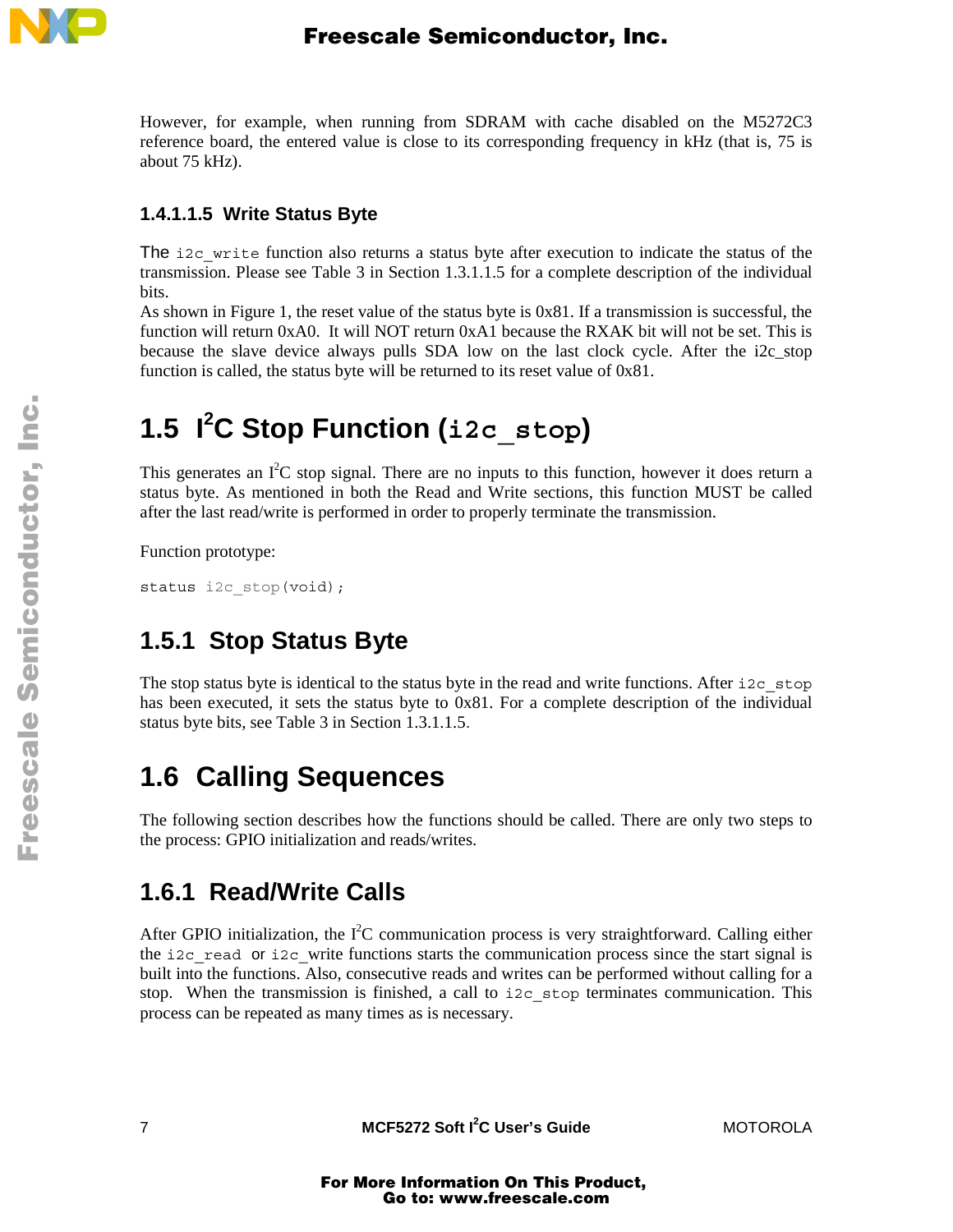

Fr  $\boldsymbol{\Phi}$  $\bf \Phi$  $\boldsymbol{\eta}$  $\mathbf 0$ 

ale

 $\boldsymbol{g}$  $\bf \Phi$ 

mic

o n d u  $\mathbf 0$ t o

r, I

n

.<br>ق

### **1.6.2 Changing Parameters**

Since it may be inconvenient for some users to use the GPIO pins that are set up by default, it is possible, and extremely simple, to change which pins are used. As mentioned in Section 1.2, PA9 and PA10 were selected for SDA and SCL in this example code. In order to modify which GPIO pins are used, the user should change the values in the following seven macros (shown in their default setup) that appear in the "i2c.h" file.

| #define PACNT init | MCF5272 GPIO PACNT &= 0xFFC3FFFF |  |
|--------------------|----------------------------------|--|
| #define PADDR init | MCF5272 GPIO PADDR $&=$ 0xF9FF   |  |
| #define PADAT init | MCF5272 GPIO PADAT &= 0xF9FF     |  |
| #define SDA high   | MCF5272 GPIO PADDR &= 0xFBFF     |  |
| #define SDA low    | MCF5272 GPIO PADDR $  = 0x0400$  |  |
| #define SCL high   | MCF5272 GPIO PADDR &= 0xFDFF     |  |
| #define SCL low    | MCF5272 GPIO PADDR $= 0x0200$    |  |

Each of the above macros reads one of the Port A registers and performs a logical AND/OR with its contents. The result sets or clears the appropriate bits in the register, leaving the other bits unchanged. In the following example, the macros are set to use PA12 and PA0 as SDA and SCL, respectively. Table 4 shows values that should be used in the macros to get the desired result.

| <b>Macro</b> | <b>Register</b> | <b>Desired Value</b><br>(Binary)           | Logical<br>Operator<br><b>Performed</b> | Value to enter<br>in macro<br>(Hex) |
|--------------|-----------------|--------------------------------------------|-----------------------------------------|-------------------------------------|
| PACNT init   | <b>PACNT</b>    | XXXX XX00 XXXX XXXX<br>XXXX XXXX XXXX XX00 | AND                                     | 0xFCFFFFFC                          |
| PADAT init   | <b>PADAT</b>    | XXX0 XXXX XXXX XXX0                        | AND                                     | 0xEFFE                              |
| PADDR init   | <b>PADDR</b>    | XXX0 XXXX XXXX XXX0                        | <b>AND</b>                              | 0xEFFE                              |
| SDA high     | <b>PADDR</b>    | XXX0 XXXX XXXX XXXX                        | <b>AND</b>                              | 0xEFFF                              |
| SDA low      | <b>PADDR</b>    | XXX1 XXXX XXXX XXXX                        | <b>OR</b>                               | 0x1000                              |
| SCL high     | <b>PADDR</b>    | XXXX XXXX XXXX XXX0                        | <b>AND</b>                              | 0xFFFE                              |
| SCL low      | <b>PADDR</b>    | XXXX XXXX XXXX XXX1                        | <b>OR</b>                               | 0x0001                              |

### **Table 4. Example Values for Changing Macros**

In order to use a different GPIO port (for example, Port B instead of Port A), the MCF5272 GPIO PXXXX macros (located in "mcf5272.h") should be switched.

## **1.7 Hardware Interface**

This section discusses reasons for using the GPIO and details some issues that had to be addressed in order to make these functions work in software.

MOTOROLA **MCF5272 Soft I<sup>2</sup>C User's Guide** 8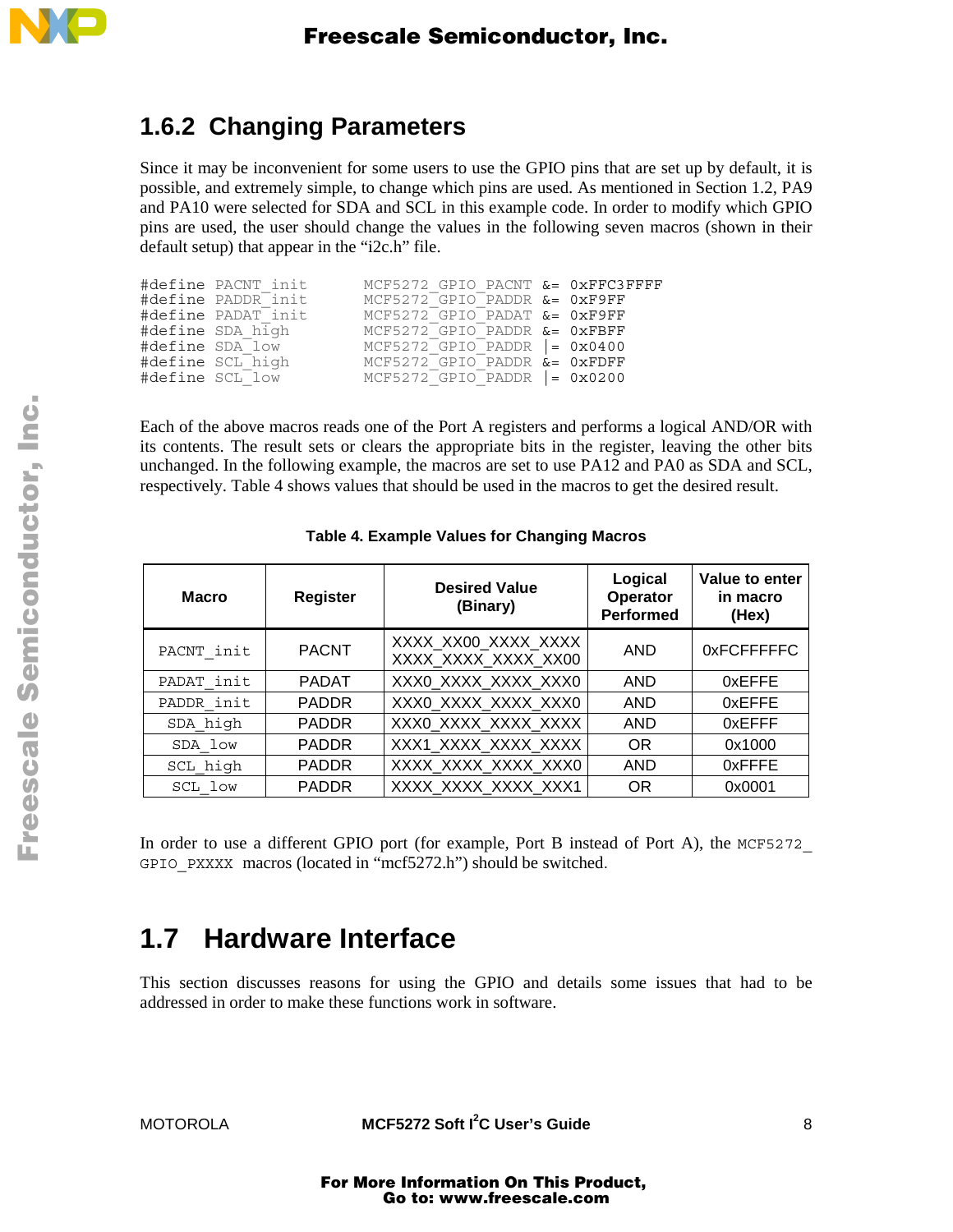## **1.7.1 Why GPIO?**

The GPIO were used because they are relatively easy for a user to program. PA9 and PA10 were used as the default because they are easily accessible on the M5272C3 evaluation board. As mentioned in Section 1.6.2, it is extremely easy to change which GPIO pins are used.

## **1.7.2 Using GPIO on Open Collector Lines**

Using the GPIO pins on open collector lines requires that a 0 be written to the pin's corresponding data bit in the port data register. Once this is done, switching the pin between input and output mode in the data direction register leaves the line high or pulls it low. When the DDR is cleared to 0 (input mode), the SDA/SCL remains high. When the DDR is set to 1 (output mode), the SDA/SCL is pulled low since the data register has a 0 written to it. The SDA and SCL macros (shown below) are based on this concept.

|                 | #define SDA high | MCF5272 GPIO PADDR &= 0xFBFF                               |  |  |
|-----------------|------------------|------------------------------------------------------------|--|--|
|                 | #define SDA low  | $MCF5272$ <sup>-</sup> GPIO <sup>-</sup> PADDR $ = 0x0400$ |  |  |
|                 | #define SCL high | MCF5272 GPIO PADDR &= 0xFDFF                               |  |  |
| #define SCL low |                  | $MCF5272$ <sup>-GPIO-PADDR <math>= 0x0200</math></sup>     |  |  |

# **Section II: Functional Test**

This section details successful I<sup>2</sup>C communication between the Soft I<sup>2</sup>C and a device with I<sup>2</sup>Ccapable hardware. This conformance testing was performed using a M5272C3 evaluation board and an iPort<sup>™</sup> MIIC-201V I<sup>2</sup>C tool (see Table 2 for details about this device). All software was written using the Metrowerks CodeWarrior™ IDE for ColdFire and was run from SDRAM with the cache disabled.

## **2.1 The iPort<sup>™</sup> Device**

The easiest way to test the Soft  $I^2C$  is to use a device that provides a simple PC graphical user interface and does not require extensive programming. The iPort<sup> $\pi$ </sup> is such a device. It connects through the serial port of a machine and provides a simple user interface that allows the user to select the various parameters for an  $I^2C$  transfer. Another key feature of the iPort<sup>TM</sup> is that it requires absolutely no programming. This is the device that was used throughout the build and testing phases of the Soft  $I^2C$ .

## **2.1.1 Setting Up the MCF5272**

Once the "i2c.h" and "i2c.c" files are incorporated into a project, initializing  $I<sup>2</sup>C$  communication is very simple. The following program sets up a read and write buffer before calling the  $I^2C$ functions. Once the transmission starts, it sends the contents of the write buffer to the iPort<sup>TM</sup>, followed by a read of the data provided by the iPort<sup> $\tau$ m</sup>. After the read, it writes the data that was

9 **MCF5272 Soft I2 C User's Guide** MOTOROLA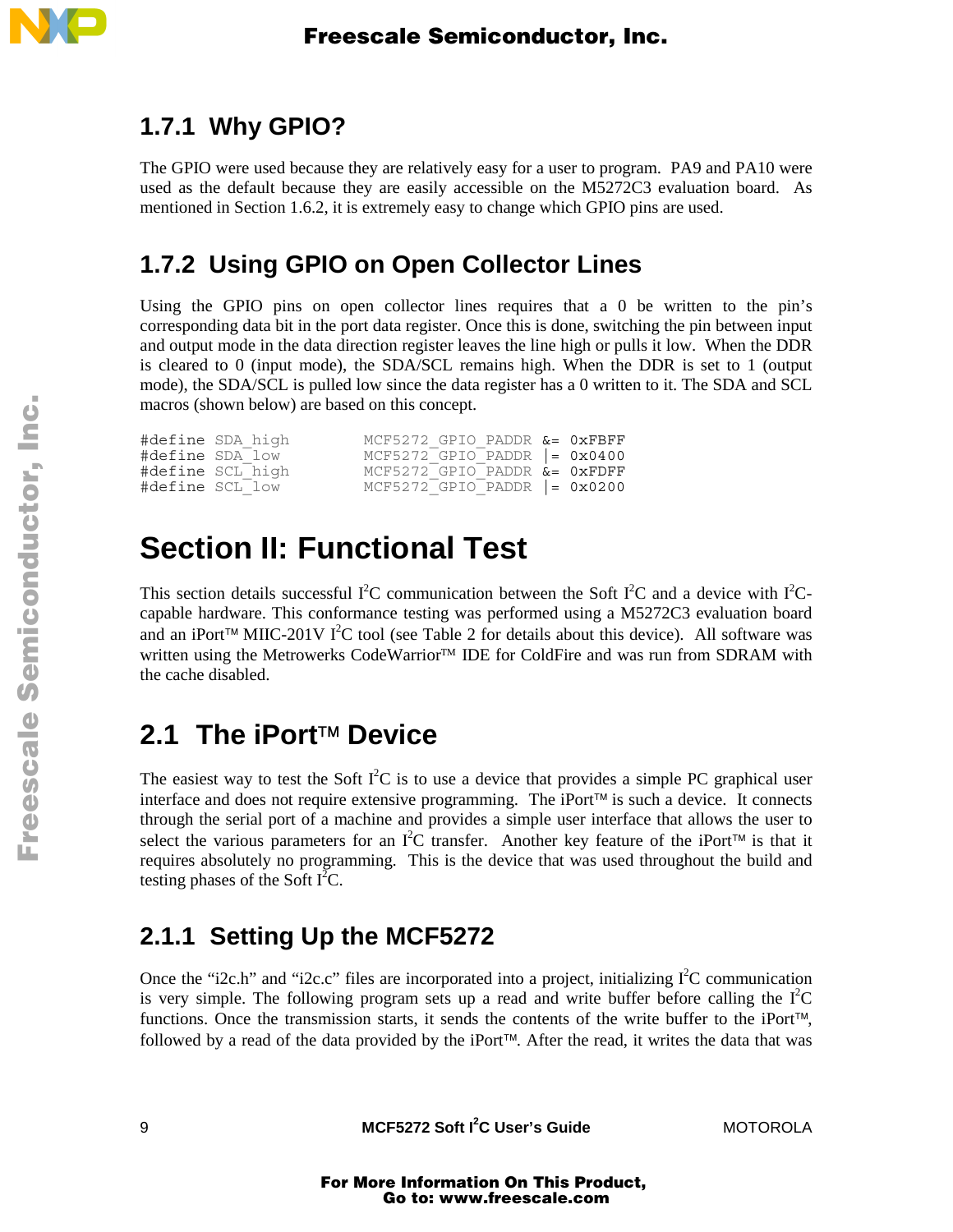

read back to the iPort<sup>™</sup>. It finishes by again sending the contents of the write buffer. The following code is used for this procedure:

```
void main (void) 
\{uint8 read buffer[12];
      uint8 write buffer[12] = \{0xE3, 0x56, 0xC2, 0xFE, 0x00, 0xFF,\overline{O(x53, 0xB1, 0x7C, 0x42, 0xF9, 0xEE};uint8 status = 0x81; 
      i2c_init(); 
      /* Note: The status is not being monitored in this example. */ 
      status = i2c write(0x6E, write buffer, 12,75);
      status = \sqrt{12}c read(0x6E, read buffer, 12,75);
      status = \text{size} write(0x6E, read buffer, 12,75);
      status = i2c write(0x6E, write buffer, 12,75);
      status = i2c<sub>stop</sub>();
}
```
Figure 2 shows the information that the iPort<sup> $\text{TM}$ </sup> device has logged.

| <u>A MCC i</u> Port Message Manager     |                        |                    |                                                                | $ \Box$ $\times$   |  |
|-----------------------------------------|------------------------|--------------------|----------------------------------------------------------------|--------------------|--|
| View Options Help<br>File               |                        |                    |                                                                |                    |  |
| <b>Communication Events</b>             |                        |                    |                                                                |                    |  |
| Slave Message Data Bytes 12 Available   |                        |                    |                                                                |                    |  |
| ** I2C Slave Message Received ** 0x0211 |                        |                    |                                                                |                    |  |
| <b>SRx 12 Bytes Received</b>            |                        |                    |                                                                |                    |  |
| ** I2C Slave Message Received ** 0x0211 |                        |                    |                                                                |                    |  |
| <b>SRx 12 Bytes Received</b>            |                        |                    |                                                                |                    |  |
|                                         |                        |                    |                                                                |                    |  |
| <b>I2C Destination Address</b>          |                        |                    | Master Tx Message Bytes. Enter ASCII Text or Hex [~00~FF] Data |                    |  |
| 6A                                      | Master Tx from iPort   |                    |                                                                |                    |  |
| 6C                                      |                        |                    |                                                                |                    |  |
| <b>6E A h Default</b>                   |                        |                    | <b>▽</b> doStop                                                | <b>Master Tx</b>   |  |
| 70                                      |                        | 豐                  |                                                                | <b>Master TxRx</b> |  |
|                                         |                        | iPort <sup>™</sup> | Auto Repeat                                                    |                    |  |
| Received Messages $\nabla$ Hex Display  |                        |                    |                                                                |                    |  |
| "E3"56"C2"FE"00"FF"53"B1"7C"42"F9"EE    |                        |                    |                                                                |                    |  |
| ~01~02~03~04~05~06~07~08~09~0A~0B~0C    |                        |                    |                                                                |                    |  |
| "F3"56"C2"FF"NN"FF"53"B1"7C"42"F9"FF    |                        |                    |                                                                |                    |  |
|                                         |                        |                    |                                                                |                    |  |
|                                         |                        |                    |                                                                |                    |  |
|                                         |                        |                    |                                                                |                    |  |
|                                         | Bytes to Master Rx  19 |                    | <b>⊽</b> doStop                                                | <b>Master Rx</b>   |  |
| Close<br>Open                           |                        |                    | $\nabla$ doNack                                                |                    |  |
|                                         |                        |                    | Slave Tx Message Bytes. Enter ASCII Text or Hex [~00~FF] Data  |                    |  |
| ~01~02~03~04~05~06~07~08~09~0A~0B~0C    |                        |                    |                                                                |                    |  |
|                                         |                        |                    |                                                                |                    |  |

**Figure 2. iPort<sup>™</sup> Data**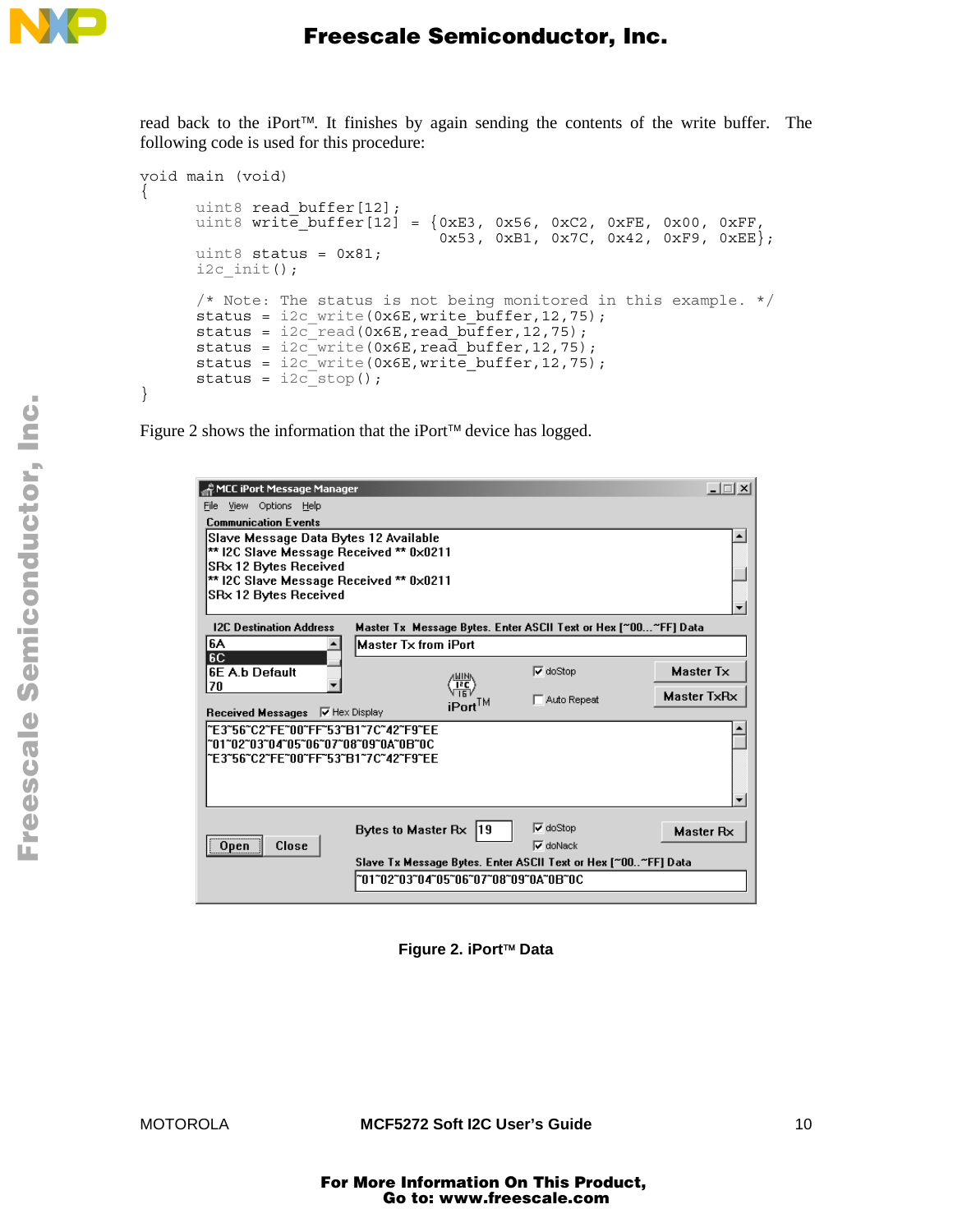

**Alternative Implementation**

## **2.2 Alternative Interrupt-Driven Implementation**

An alternative implementation that uses the MCF5272's timer modules can be used for a more precise transmission frequency. The example below outlines a timer implementation of the i2c\_write function. The main idea of this method is to have the timer module count down for half of the transmission frequency clock cycle and toggle the SCL line in the timer's interrupt service routine (ISR).

## **2.2.1 Pseudo Code**

Following is an example of ISR-based function code for the i2c\_write function.

Global variables:

isr\_parity – determines which value the ISR will put on SCL isr count – counts the number of times the ISR has been called  $i$ sr done – indicates that the ISR has finished all operations for a 9-cycle transmission

```
i2c_write 
\{ Initialize variables; 
       SCL_low; 
      while (i \lt k byte count)
\{isr parity = 1;isr count = 0;isr\_done = 0;Set up timer registers, TMR, TER, TRR, TCN;
             Put first bit on SDA line; 
             Wait for SCL to be released by slave; 
            while(isr done != 1); /* Wait for ISR to finish */
             Update write buffer to point to next byte; 
       } 
SDA_high; 
SCL_low; 
return(status);}
```
The following is an example of the ISR:

```
interrupt
timerX handler (void)
{ 
       Clear Timer Event Register; 
       if (isr_parity == 0) 
\{if (isr count == 15)
```
o n d u  $\mathbf 0$ t o

r, I

n

.<br>ق

11 **MCF5272 Soft I<sup>2</sup>C User's Guide** MOTOROLA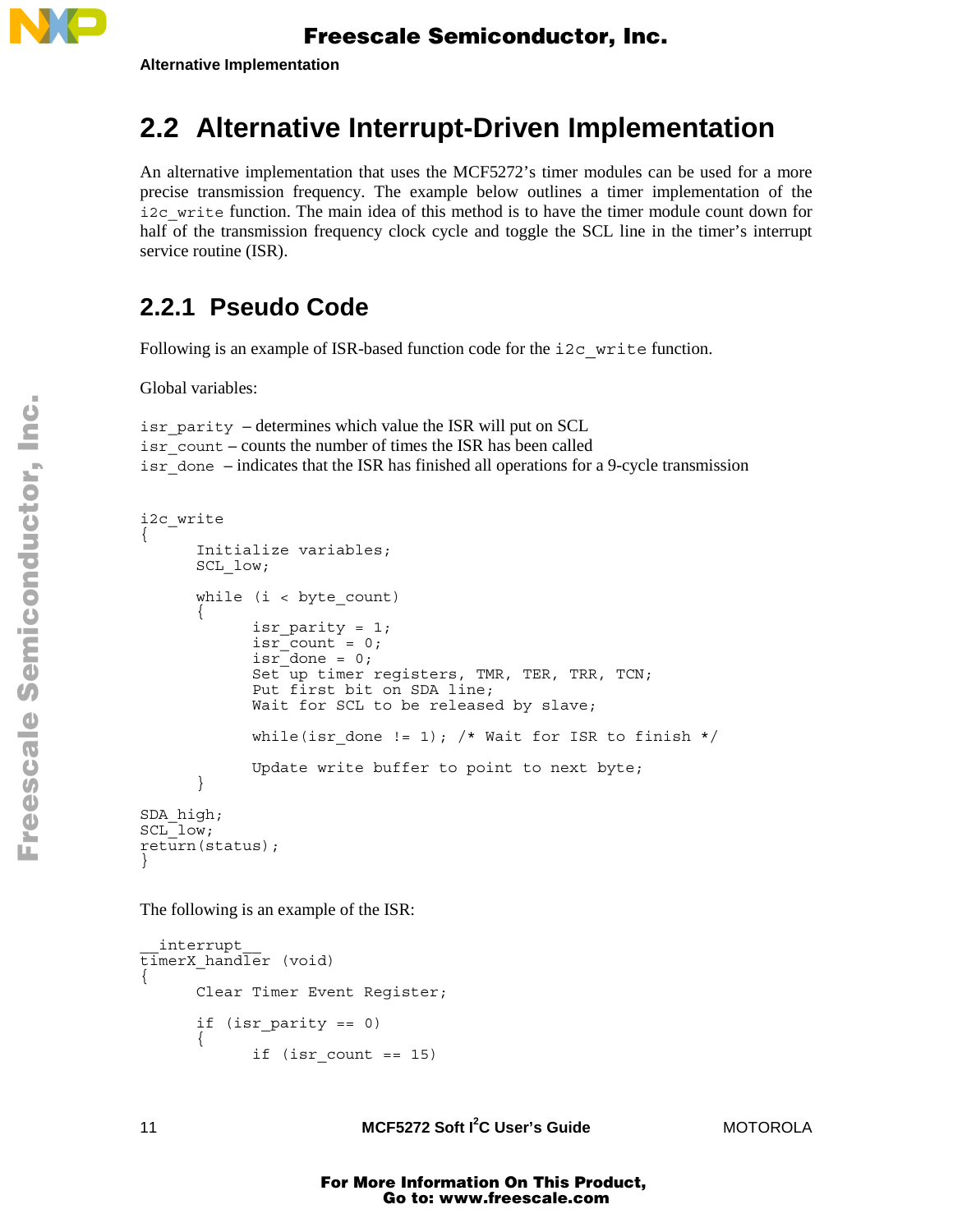

```
\{\{ SDA high;
                  SCL_high; 
                  Update status byte depending on ACK signal; 
                 isr parity = 1;isr count++; }
            else 
\{ Put data bit on SDA one bit at a time; 
                 SCL high;
                 isr parity = 1;
                 isr^-count++; }
      }
      else 
     \{if (isr_count == 16)<br>\{\{ SCL_low; 
                 Turn off timer:
                 isr parity = 0;isr done = 1; else 
\{ SCL_low; 
                  Update any mask used to send data; 
                 isr parity = 0;isr count++; }
      }
```
This example shows how to use an ISR to do all of the work in sending the data and clock signals for an  $I^2C$  write procedure. A similar procedure could be used to do the same thing for the i2c\_read function. It should be noted that there is some overhead involved with using an ISR, such as the execution time of the code, that would need to be measured and factored into the timer's reference value. Once this has been addressed, this method can achieve extremely precise clocking for the Soft  $I^2C$ .

# **Section III: Conclusion**

This document has outlined how to use the Soft  $I<sup>2</sup>C$  provided by Motorola. This implementation is designed to be a simple solution for using  $I^2C$  hardware with the MCF5272. Section 2.2 discussed higher-level implementation if there is any need for a more precise clocking mechanism. It is important to understand that, when developing the Soft  $I<sup>2</sup>C$ , the code was run out of SDRAM (with the cache disabled) on an M5272C3 evaluation board. All documented performance (frequency-wise) is based on these conditions. Performance may differ if other configurations are used.

MOTOROLA **MCF5272 Soft I2C User's Guide** 12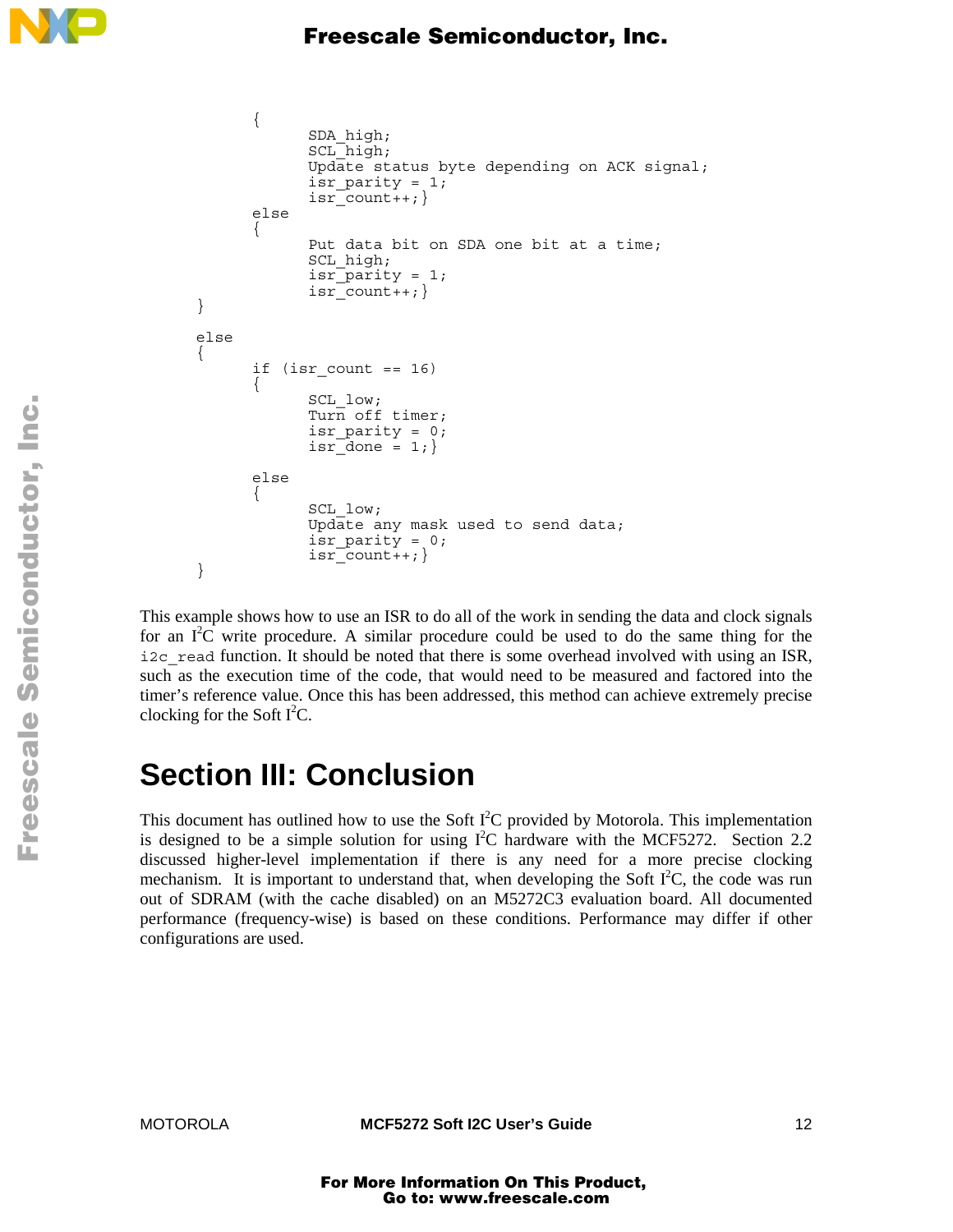

**THIS PAGE INTENTIONALLY LEFT BLANK** 

13 **MCF5272 Soft I<sup>2</sup>C User's Guide** MOTOROLA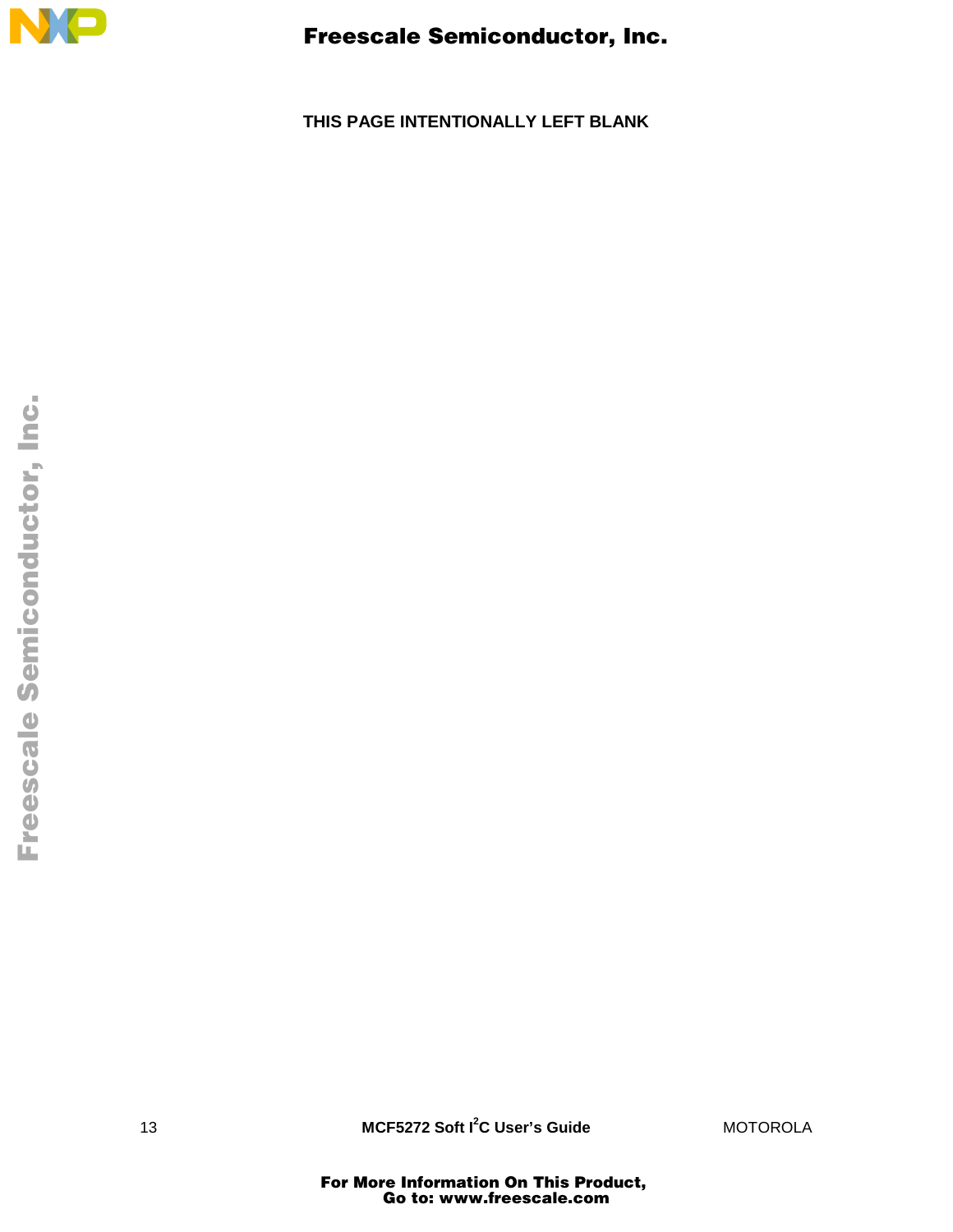

**THIS PAGE INTENTIONALLY LEFT BLANK**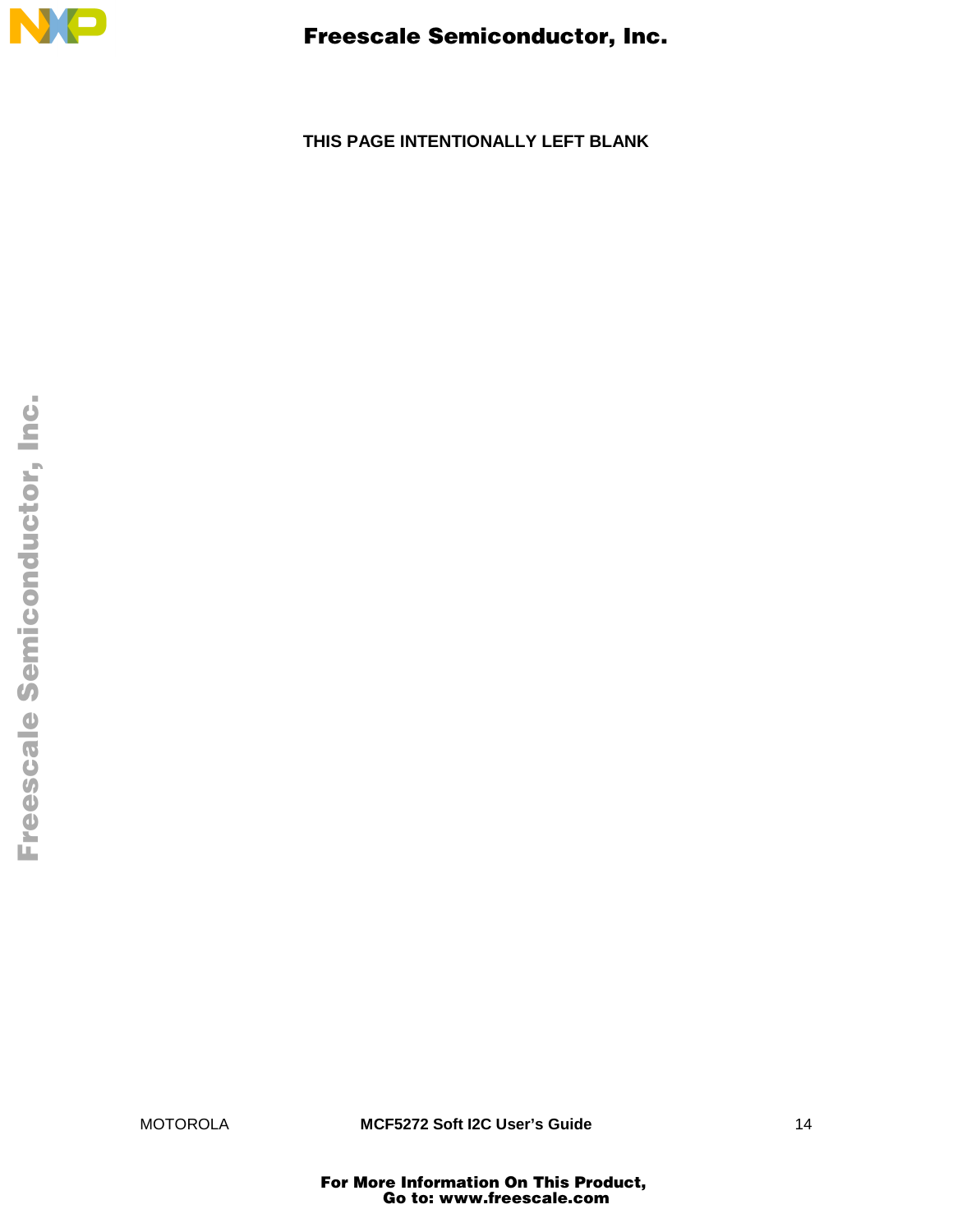

**THIS PAGE INTENTIONALLY LEFT BLANK**